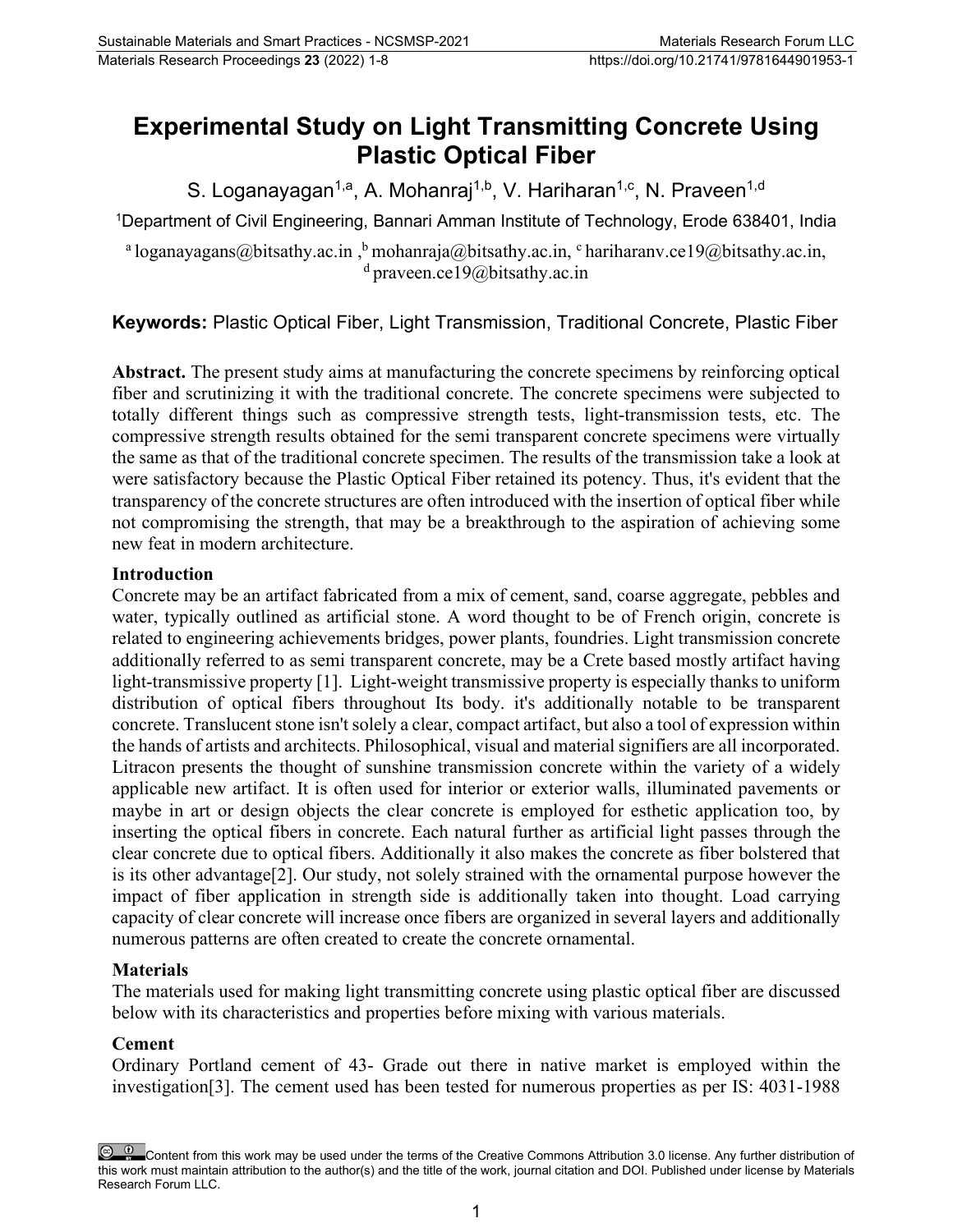and located to be confirmed to varied specifications of IS: 12269‐1987 having specific gravity of 3.0. the figure 1 shows the ordinary Portland cement.



*Figure.1 Ordinary Portland cement*

# **Manufactured sand (M sand)**

.

Manufactured sand (M sand) is used as a substitute for natural river sand in this study. Particles passing through 4.75 mm sieve are used[4]. Crushed angular aggregates of size 20mm and 10mm showing specific gravity 2.79 and 2.74 respectively were used in the study. Water for curing and mixing confirming to IS 456 was used.



*Figure.2 Manufactured sand*

# **Coarse Aggregate**

The coarse combination is the strongest and porous element of concrete[5]. Presence of coarse combination reduces the drying shrinkage and different dimensional changes occurring on account of movement of wetness. In our investigation we have a tendency to have used the combination passing through 20mm IS Sieve and holding on 12.5mm sieve. The particular gravity of combination was found out to be 2.50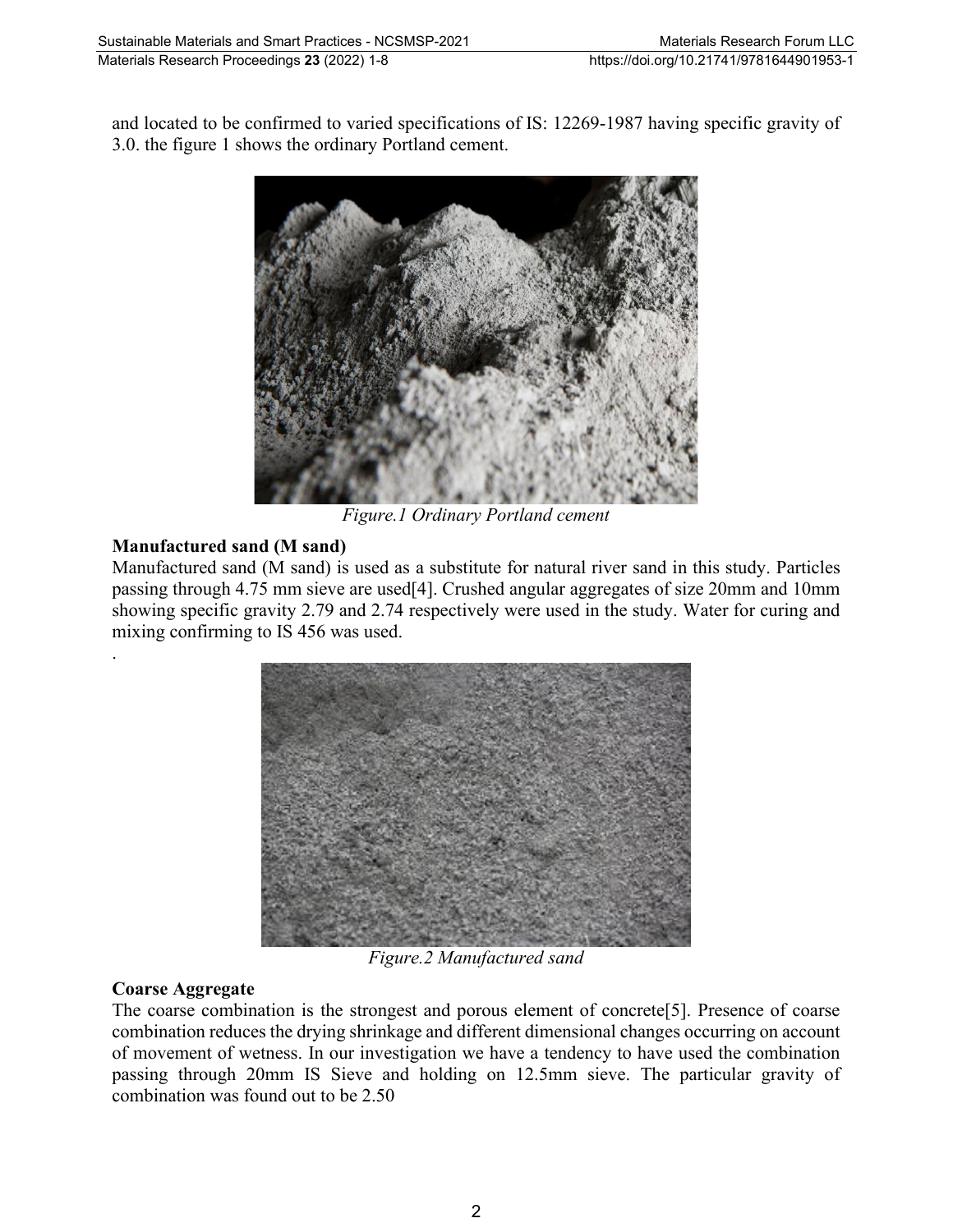

*Figure. 3 Coarse Aggregate*

## **Plastic Optical Fiber**

Plastic glass fiber is an optical fiber that's created out of chemical compounds, just like glass glass fiber, POF transmits light through the core of the fiber. Its chief advantage over the glass product, different facet being equal, is its hardiness below bending and stretching[6]. Glass fiber utilized in telecommunications is ruled by European Standards EN 60793‐2‐40‐2011.

The idea of using light to send messages has been developed since the eighth century B.C., when the Greeks used fire signals for sending alarms or calls for help. It was only in the mid 1960s that Charles K. Kao determined that glass had a loss of 20db/km, which spurred researchers into exploring methods for making glass more pure[7]. This discovery sparked a revolution in the telecommunication industry as a new industry of processing optical fibers became commercially important. These optical fibers have great light transmission capability.

The typical fibers today are made out of glass or plastic since it is possible to make them thin and long. Also both glass and plastic are transparent at particular Wavelengths, which allow the fiber to guide light efficiently. The fiber is constructed with a core with high index surrounded by a layer of cladding at lower index. The core and cladding can be made out of both plastic and glass. For plastics, the core can be polystyrene or polymethyl methacrylate and the cladding is generally silicone or Teflon for glasses both the cladding and the core are made out of Silica with small amounts of decants such as Boron, Germanium to change its Index. Major differences exist between the two materials when it comes to making the optical fiber. In plastic core fibers they are more flexible and inexpensive compared to glass fibers[8]. They are easier to install and can withstand greater stresses and weigh 60% less than glass fiber. But losses, giving them very limited use in communication applications. Such plastic fibers are practical for short runs such as within buildings. Therefore, due to their restrictive nature glass core fibers are much more widely used because they are capable of transmitting light effectively over large distances.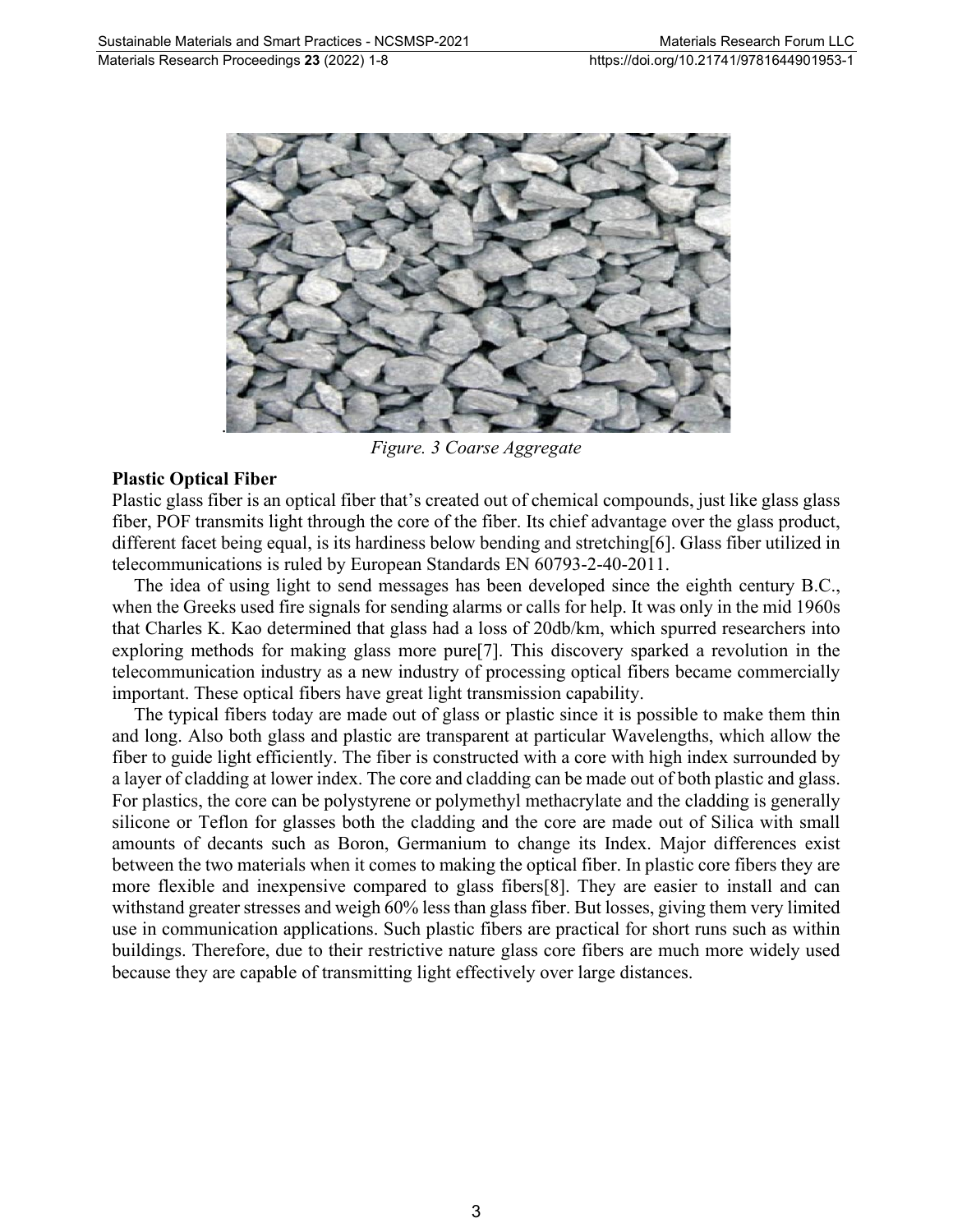

*Figure 4 Plastic Optical Fiber*

## **Characteristics of Plastic Optical Fiber**

Generally, fiber protective cover is created of silicon refractive index of 1.46.High index of refraction distinction is maintained between core and cladding[9]. High numerical aperture. Have high mechanical flexibility and low price.Industry-standard IEC  $(60793-2-40 \text{ A } 4a.2)$  step-index fiber includes a core diameter of 1mm.Attenuation loss is concerning I dB/m @ 650 nm. Bandwidth measure is-5 MHz-km @ 650 nm.

## **Light Theory**

The effectiveness of the wire depends on its ability to guide the light ray far distances with as little scattering or absorption of the light as possible. Doing so means that the optical fiber must exhibit total internal reflection within the wire, Thus when considering the propagation of light for an optical fiber the refractive index of the dielectric medium needs to be accounted for. As light rays become incident on an interface between two dielectrics with different index of refractions, refraction occurs between the two mediums. This can be best described by using Snell's Law of Refraction which states,

$$
N1\sin\theta = N2\sin\theta
$$

This equation shows that at certain angles partial internal reflection will arise, as well at other angles total internal reflection will occur as shown in following figure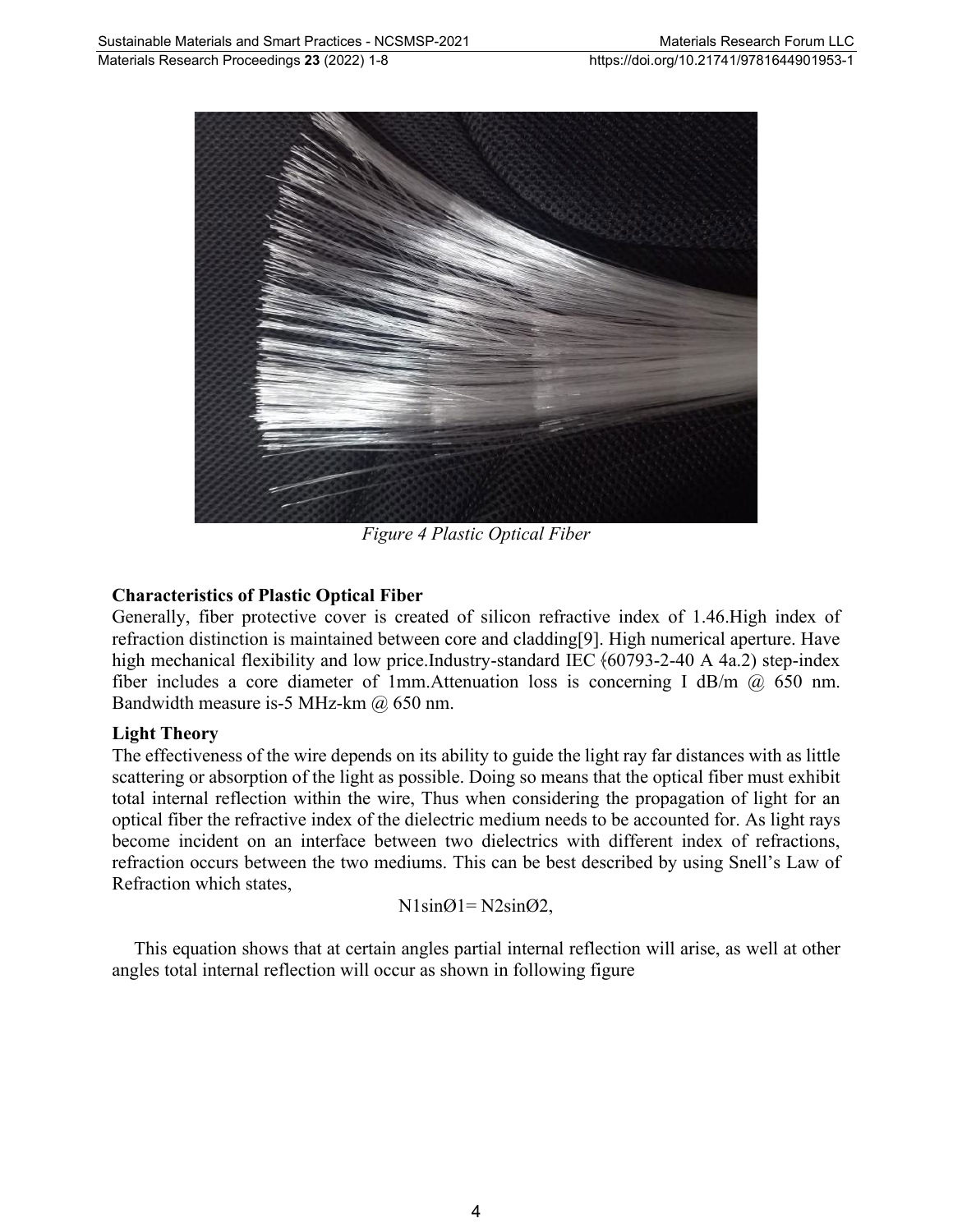

*Figure 5 Light reflection diagram*

# **Mix Design for Light Transmitting concrete**

Mix designs are often outlined because of the method of choosing appropriate ingredients of concrete and deciding their relative proportions with the object of manufacturing concrete of bound minimum strength and sturdiness as economically as attainable. The main objective is to stipulate the minimum strength and sturdiness[10]. It conjointly reveals the relation between combination and paste. the opposite conditions being equal for possible mixes, the strength of concrete numerous as an inverse function of the water-cement ratio. Since, the standard of water depends upon the number of paste, it's necessary that as very little paste as attainable should be used and therefore the importance of grading.

## **Indian Standard Recommended Method 456**

The Mix style for M20 grade of concrete has been prepared with the design stipulations. Reinforced concrete construction minimum M20 grade of concrete is used as Mix style are often outlined as the method of choosing appropriate ingredients of concrete and deciding their relative proportions with the object of manufacturing concrete of certain minimum strength and sturdiness as economically as attainable. In our investigation we've created M20 grades of concrete. The combination magnitude relation obtained when the combination style as per IS 456 for M20 (1:1.5:3). Further, the poured the concrete within the cube Moulds and completely different samples were created that are as follows

## **Conventional Concrete of grade M20.**

Castings of cubes were performed based on the design mix and action of various specimens of light transmitting concrete. Once the concrete is totally mixed the concrete is poured within the cube, compaction is done by the vibration machine[11]. Concrete cubes were removed from the Moulds when 24 hrs and those were placed into the curing tank. Curing was done for 7, 14 and 28 days for all samples.

## **Placing of optical fiber**

Placing of optical fiber are completely different ways of putting of glass fiber within the concrete are as follows

- A. Direct mix
- B. Indirect mix
- C. Injection methodology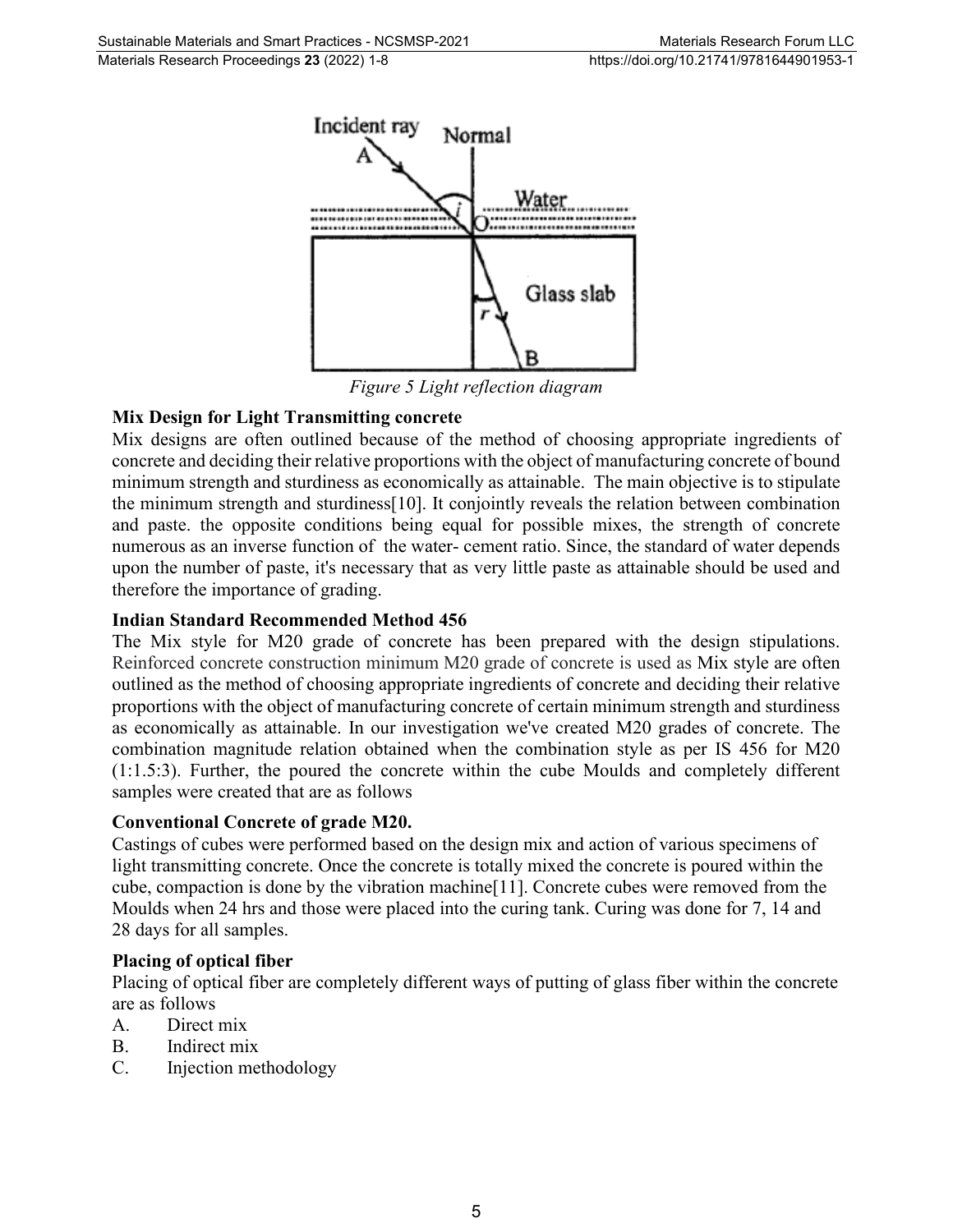In the concrete block the optical fibers were placed, which have very small diameter, so that a bunch of fiber are prepared. According to the proportion of optical fiber, the number of fibers in particular sizes like 150, 200 fibers for 4 %  $\&$  5 % respectively. These bunches are passed transversely from the holes made at opposite face of mould, the bundles of optical fibers are laid such that it extends from face for length of at least 1 cm to make it stable and to avoid sagging during concreting and compaction. In our analysis we have used one among the ways known as the direct methodology. Once the optical were placed within the concrete they ought to be transmit



*Figure.6 Placing of Optical Fiber in Concrete.*

# **Experimental Test Results**

The Light transmitting plastic optical fiber has various experimental setups to categorize the optical fiber and to check the strength of the normal concrete with light transmitting concrete.

# **Compressive Strength of concrete**

It is defined as the Characteristic strength of 150mm size concrete cubes @28 days*.* As we all know that concrete is a mixture of sand, cement, and aggregate. The strength of the concrete depends upon many factors like individual compressive strength of its constituents (Cement, Sand, aggregate), quality of materials used, air entrainment mix proportions, water-cement ratio, curing methods and temperature effects. Compressive strength gives an idea of the overall strength and above-mentioned factors[12]. Through conducting this test, one can easily judge the concrete strength psi and quality of concrete produced. The table 1 gives the results of cubes tested on different days.

| S.No          | <b>Test on Days</b> | Weight of concrete (Kg) | Compressive<br>strength(N/mm2) |
|---------------|---------------------|-------------------------|--------------------------------|
|               |                     | 7.646                   | 8.88                           |
| $\mathcal{D}$ |                     | 7.646                   | 9.02                           |
| 3             | 14                  | 7.852                   | 14.44                          |
| 4             | 14                  | 7.852                   | 15.2                           |
| 5             | 28                  | 7.969                   | 18                             |
| 6             | 28                  | 7.969                   | 19.25                          |

*Table.1 Compressive strength Test Results*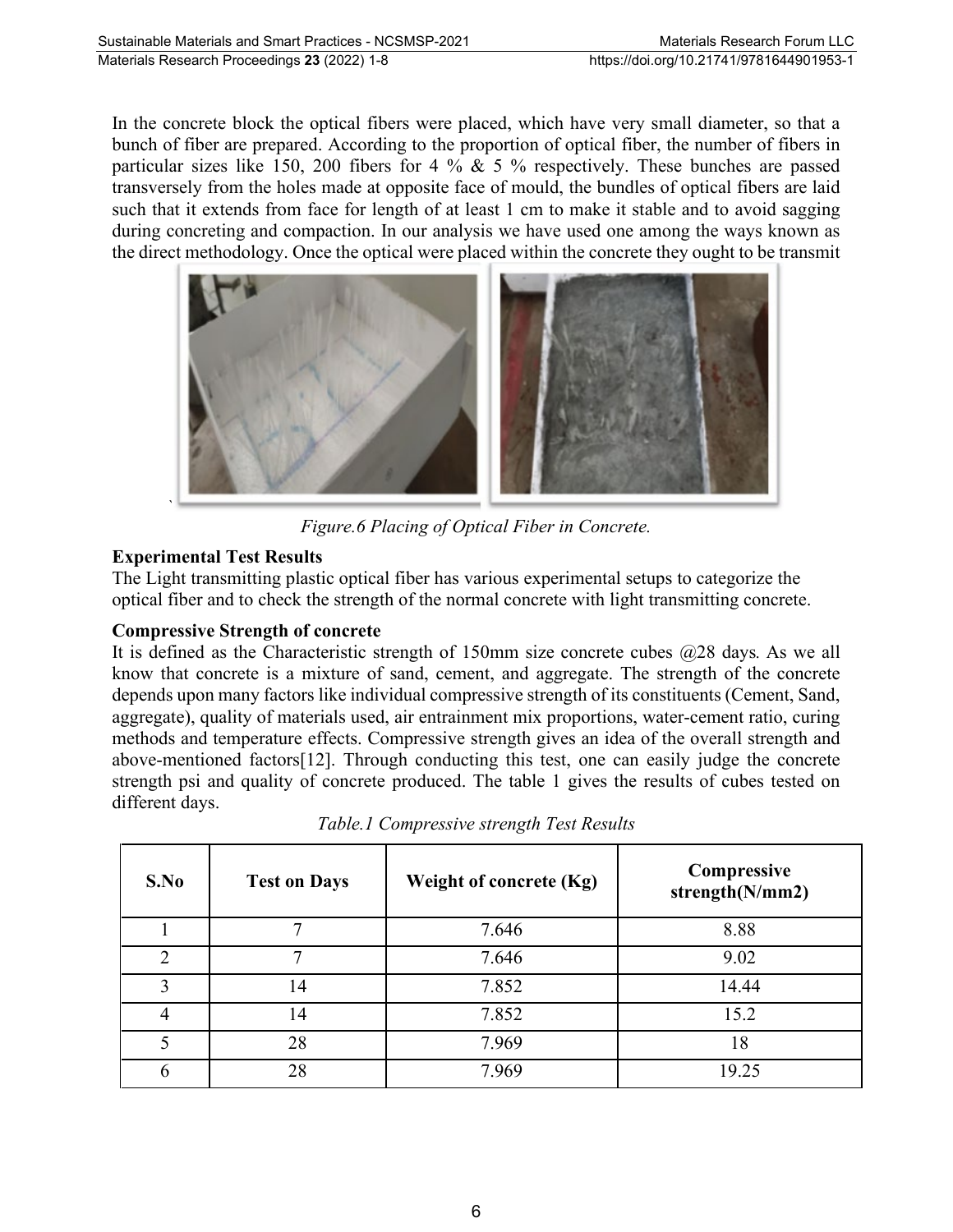

*Figure.7. Compressive test results*

The above figure explains the compressive strength of the cubes on different days such as 7, 14 & 28. The strength of the cube increases with the number of days as like in the normal concrete. But in this light transmitting concrete has few characteristics of light passing voids or it may be named as path of travel. In addition to this the material properties of concrete were tested. The casted light transmitting concrete was shown in the figure8.



*Figure.8 Light transmitting concrete*

# **Conclusion**

This study investigates the compressive behavior of light transmitting concrete. The properties of Plastic Optical Fiber (POF) used are investigated. This paper contributes to new alternatives of concrete for property construction. The compressive strength with the quality concrete combine samples was found to be 26.52 N/mm2, and adding POF to the concrete includes a variable impact on the compressive strength, with the best improvement of 34.16  $N/mm^2$  accomplished with POF concrete with victimization fibers of 1.5 millimeter diameter spaced 10 millimeter apart for a proportion of 1.43% of fibers. It's clear that the compressive strength of the specimens augmented with time. The utmost quantity of sunshine passing through the cubes was 75.53 LUX using fibers of 1.5 millimeter diameter areas 10millimeter apart for a proportion of 1.43% of fibers. Thus the study shows that the transparency of light is feasible in concrete while not poignant in its **Example 19**<br> **Example 1998**<br> **Compressive strength and fiber reflexion and filtered days such as 7, 14<br>
As 28. The strength of the weaker of the strength and fiber results are the fiber results and fiber results and fibe**